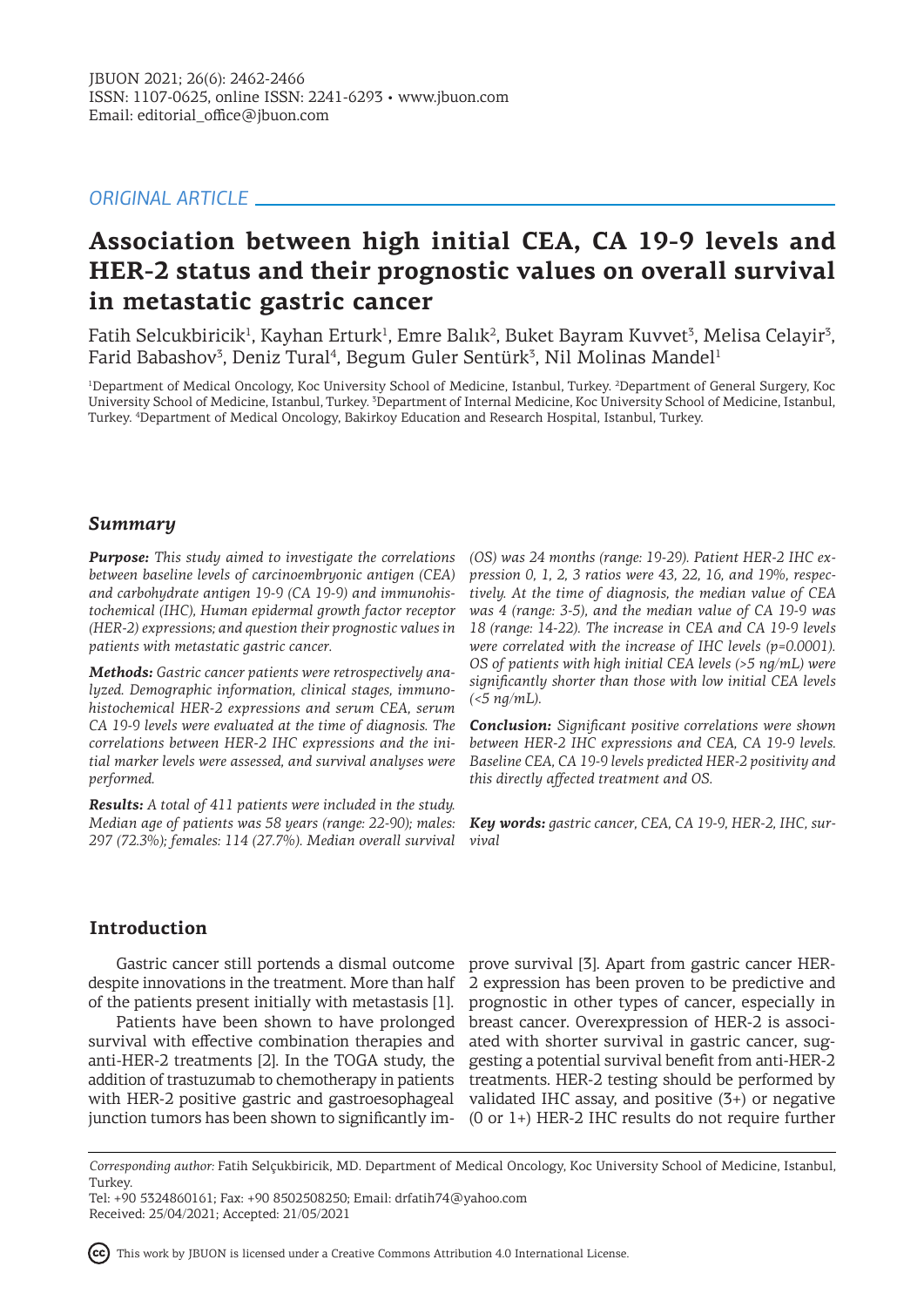ISH/FISH testing. HER-2 positivity in gastric cancer ranges from 7 to 34% [4,5]. HER-2 IHC results showing 2+ (equivocal) expressions require further ISH/ FISH methods [4,6] and cases with HER-2:CEP17 ratio ≥2 or an average HER-2 copy number ≥6.0 signals/cell are considered positive by ISH/FISH.

There is no specific data regarding use of markers, such as CEA and CA 19-9, in metastatic gastric cancer follow up. However, persistent elevation of CEA and CA 19-9 levels may predict poor prognosis. Additionally, high baseline marker levels at diagnosis may predict response to treatment [7]. CEA, an adhesion molecule of the immunoglobulin superfamily, is overexpressed in various malignancies, especially colon cancer. It consists of 29 genes, 18 of which are normally expressed in humans. CEA antigen-related cell adhesion molecules (CEACAM) 1-8, 16, 19, 20 and 21 are those that are most frequently encoded in humans. CEACAMs and HER-2 may coexist in the plasma membrane and show interaction. It was already concluded that this coexistence predicted response to trastuzumab treatment [8,9].

CA 19-9, a carbohydrate antigen, plays an important role in cancer cell adhesion. Both CEA and CA 19-9 are tumor markers for gastrointestinal malignancies, such as colorectal, gastric, biliary tract and pancreatic cancer [10], and since they are members of intercellular adhesion molecules, expression of these molecules may be associated with metastasis. CA 19-9, a specific ligand for ELAM-1, is expressed in activated endothelial cells and human cancer cells and associated with vascular invasion, metastasis and thus prognosis [11].

On the other hand, human epidermal growth factor receptor 2 (HER-2) belongs to the epidermal growth factor receptor (EGFR) family [12]. Ligand binding and/or receptor overexpression result in homo- or hetero dimerisation of HER-2, transphosphorylation of the kinase domains, and subsequent activation of downstream signalling [13,14].

In this study, we questioned the correlations between CEA and CA 19-9 levels and HER-2 IHC expressions and survival of patients with metastatic gastric cancer. To the best of our knowledge this is the first and only study that suggests clinical and laboratory correlations between CEA and CA 19-9 levels and HER-2 levels.

### **Methods**

A total of 411 metastatic gastric cancer patients treated at the medical oncology outpatient clinic between 2013 and 2018 were included in this study. IHC HER-2 expressions and baseline CEA and CA 19-9 levels were determined at the time of diagnosis. Overall survival (OS) durations of patients were calculated and the correlations between CEA, CA 19-9 levels and HER-2 IHC expressions were targets of the survey analysis.

The following patient characteristics were collected from patients' charts after written informed consent was taken from patients or their relatives: age, gender, HER-2 IHC levels, CEA and CA 19-9 levels, OS duration. The Local Ethics Committee of our hospital approved the study. All patients received treatments in our outpatient clinic and were evaluated at regular follow-up visits.

#### *Tumor marker analysis*

The CEA and CA 19–9 values of the patients at the time of diagnosis and following treatment were determined with the two-sided radio-immunometric assay by using the IRMA-mat CA 19–9 and IRMA-coat CEA kits (Byk Sangtec Diagnostica GmbH & Co. KG, Dietzenbach, Germany). The normal value for CEA was 0.52–6.3 ng/ mL for males and 0.42–4.8 ng/mL for females among smokers and 0.37–3.3 ng/mL for nonsmokers. The normal value for CA 19–9 was 0–37 IU/mL. Calculations were made by classifying CEA and CA 19-9 levels.

#### *Human epidermal growth factor receptor 2 (HER-2) - IHC*

All histologic sections were obtained from formalinfixed, paraffin-embedded gastrectomy and lymph node dissection specimens. Gastric resection specimens and positive lymph nodes were simultaneously studied by IHC and SISH for HER-2 overexpression. HerceptTest was used for IHC. No reactivity or no membranous reactivity in <10% of invasive tumor cells was assessed as IHC 0; faint or barely perceptible membranous reactivity in ≥10% of cancer cells that are reactive only in part of their membrane was assessed as IHC 1+; weak to moderate complete, basolateral, or lateral membranous reactivity in ≥10% of invasive cancer cells were assessed as IHC 2+; and strong complete, basolateral, or lateral membranous reactivity in ≥10% of invasive cancer cells were assessed as IHC 3+.

#### *Statistics*

Statistical analyses were performed using SPSS software  $17.0$  (SPSS Inc., Chicago, IL, USA).  $X^2$  test and Fisher's exact test were used to analyze the relationships. Survival analysis and curves were calculated and drawn using the Kaplan-Meier method. Groups were compared by the log-rank test. OS was defined as the time from diagnosis to the date of the patient's death or loss to follow-up. Univariate and multivariate analyses were performed using the Cox proportional hazards model. Multivariate p values were used to characterize the independence of these factors. The 95% confidence interval (CI) was used to quantify the relationship between survival time and each independent factor. All significance tests were two-sided at a significance level<0.05.

#### **Results**

A total of 411 patients participated in this study. Of 411 patients, 114 (27.7%) were female and 297 (72.3%) male, with a median age of 58 years (range: 22-90). All patients had metastatic disease at the time of diagnosis. Distribution of baseline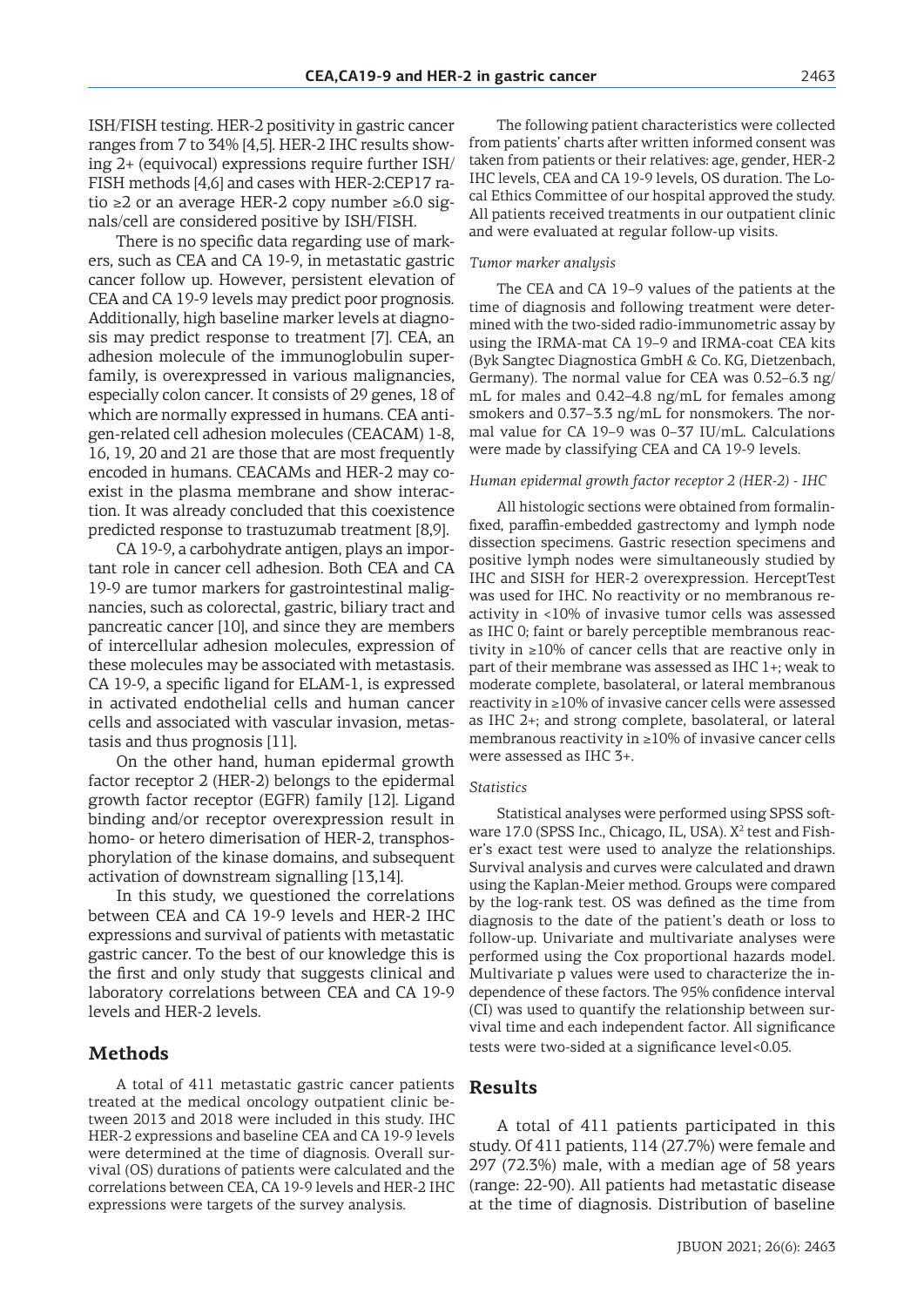CEA levels and patient numbers (percentages) were as follows: 0-3: 47 (11.4%); 3-5: 64 (15.6%); 5-7: 95 (23.1%); 7-10: 107 (26.0%); >10: 98 (23.8%). Distribution of baseline CA 19-9 levels and patient numbers (percentages) were as follows: <15: 141 (34.3%); 15-35: 208 (50.6%); >35: 62 (15.1%). And distribution of baseline HER-2 IHC expressions and patient numbers (percentages) were as follows: 0: 32 (7.8%); 1: 147 (35.8%); 2: 119 (29.0%); 3: 113 (27.5%). Increasing HER-2 IHC expressions were positively correlated with increasing CEA and CA 19-9 levels (Table 1 and 2;p=0.0001). This correlation of CEA and CA 19-9 levels with the HER-2 IHC expressions was found to have direct relationships with OS. As the marker levels increased, IHC positivity also increased and OS duration decreased (p=0.0001;Table 3). Patient OS were correlated with marker levels and HER-2 IHC expressions. Overall survival curves according to CEA, CA 19-9 and HER-2 (IHC) levels are shown in Figures 1, 2 and 3, respectively.

### **Discussion**

CEA, a oncofetal glycoprotein, belongs to the immunoglobulin superfamily and plays role in cell-cell adhesions. CEACAM5 gene that is overexpressed in various cancers, such as gastrointestinal, respiratory, genitourinary and breast cancers, encodes CEA protein. Overexpression of CEA promotes cancer proliferation via several mechanisms, such as initiation and facilitation of abnormal cell differentiation and growth, prevention of apoptosis and development of resistance to therapeutic agents. The overall functions of the CEA are yet to be determined, yet its close relationship with cancer aggressiveness has been identified long ago. Especially in gastric cancer patients receiving neoadjuvant chemotherapy normal values before treatment are correlated with favorable prognosis [15], however higher preoperative CEA levels are associated with aggressive cancer and lower patient survival rates [16]. Since its expression abounds in

#### **Table 1.** The relationship between carcinoembryonic antigen level and IHC

|                 | IHC 0<br>n(%) | IHC 1<br>$n(\%)$ | IHC 2<br>n(%) | IHC <sub>3</sub><br>$n(\%)$ | v      |
|-----------------|---------------|------------------|---------------|-----------------------------|--------|
|                 |               |                  |               |                             |        |
| <b>CEA 0-3</b>  | 0(0)          | 39(26.5)         | 8(6.7)        | 0(0)                        |        |
| <b>CEA 3-5</b>  | 10(31.2)      | 35(23.8)         | 19(16.0)      | 0(0)                        |        |
| <b>CEA 5-7</b>  | 9(28.1)       | 33 (22.4)        | 32(26.9)      | 21(18.6)                    | 0.0001 |
| <b>CEA 7-10</b> | 12(37.5)      | 39(26.5)         | 56 $(47.1)$   | 0(0)                        |        |
| CEA > 10        | 1(3.1)        | 1(0.7)           | 4(3.4)        | 92(81.4)                    |        |
|                 | .             |                  |               |                             |        |

Immunohistochemical (IHC), carcinoembryonic antigen (CEA)

**Table 2.** The relationship between CA 19-9 level and IHC

|                      | IHC 0<br>n(%) | IHC 1<br>n(%)                             | IHC 2<br>n(%) | IHC 3<br>n(%) |        |
|----------------------|---------------|-------------------------------------------|---------------|---------------|--------|
|                      |               |                                           |               |               |        |
| CA 19-9 $($ < 15)    | 17(53.1)      | 86 (58.5)                                 | 18(15.1)      | 20(17.7)      |        |
| CA 19-9 (15-37)      | 13 (40.6)     | 41 (27.9)                                 | 79 (66.4)     | 75 (66.4)     | 0.0001 |
| $CA$ 19-9 ( $> 37$ ) | 2(6.2)        | 20(13.6)                                  | 22(18.5)      | 18 (15.9)     |        |
|                      |               | $\sim$ $\sim$ $\sim$ $\sim$ $\sim$ $\sim$ |               |               |        |

Immunohistochemical (IHC), Carbohydrate antigen 19-9 (CA 19-9)

#### **Table 3.** Survival according to CEA, CA 19-9 and IHC

Immunohistochemical (IHC), Carcinoembryonic antigen (CEA), Carbohydrate antigen 19-9 (CA 19-9)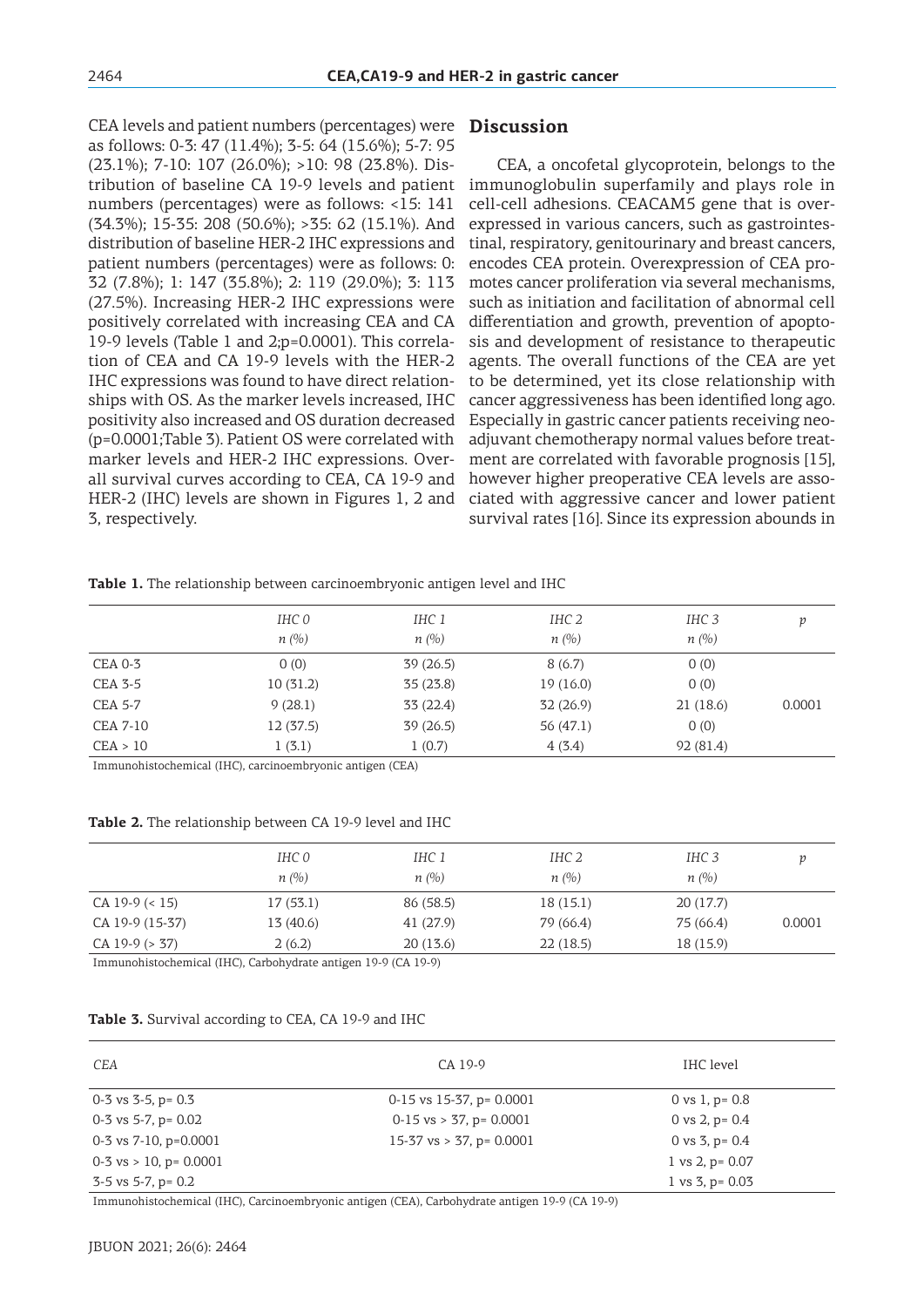



**Figure 3.** Overall survival according to HER-2 (IHC).

cancer cells and it is secreted in great amounts to serum, CEA levels have been widely used as serum tumor marker.

HER family has important and specific involvements in the pathogenesis of various human cancers. HER-2, a proto-oncogene, encodes a transmembrane protein with tyrosine kinase activity and is involved in signal transduction pathways, leading to cell growth and differentiation [17]. Amplification of HER-2 gene and overexpression of HER-2 protein are found in 15-20% of patients with gastric and gastroesophageal junction cancers and



**Figure 1.** Overall survival according to CEA. **Figure 2.** Overall survival according to CA 19-9.

are associated with poor prognosis and a more aggressive disease.

It was reported that both CEACAM and HER-2 are found in plasma membrane. Iwabuchi et al showed interaction between CEACAM6 and HER-2 in BT474 cell lines while studying the predictability of trastuzumab treatment [14,18]. Knockdown of CEACAM decreased the sensitivity of trastuzumab in cell lines. CEACAM6 is thought to be involved in tumor progression in HER-2 positive breast cancer but its mechanism is unknown [14]. HER-2 modulates cancer cell progression through the activation of PI3K/Akt and MAPK pathways. Similarly, CEACAM6 overexpression has been shown to activate the Akt pathway in pancreatic and gastric cancer [19,20]. To elucidate the full mechanism of the correlation between CEA/CEACAM and HER-2 and understand its prognostic and predictive values fully in order to adapt novel treatment modalities, new molecular and clinical studies are required. In this study we clearly demonstrated a clinical relationship between HER-2 and CEA levels. Serum CEA levels are measured routinely and the determination of CEACAM level is technically not costeffective. We acknowledge the fact that analyzing the relationship between CEACAM and HER-2 via measuring the serum CEA levels due to financial constraints was one of the limitations in our study, yet we believe that our results might encourage studies questioning CEACAM/HER-2 correlation clinically and also at molecular levels.

İn addition, the fact that the treatment modalities patients received, comorbidity factors, metastasis sites and other prognostic variables and de